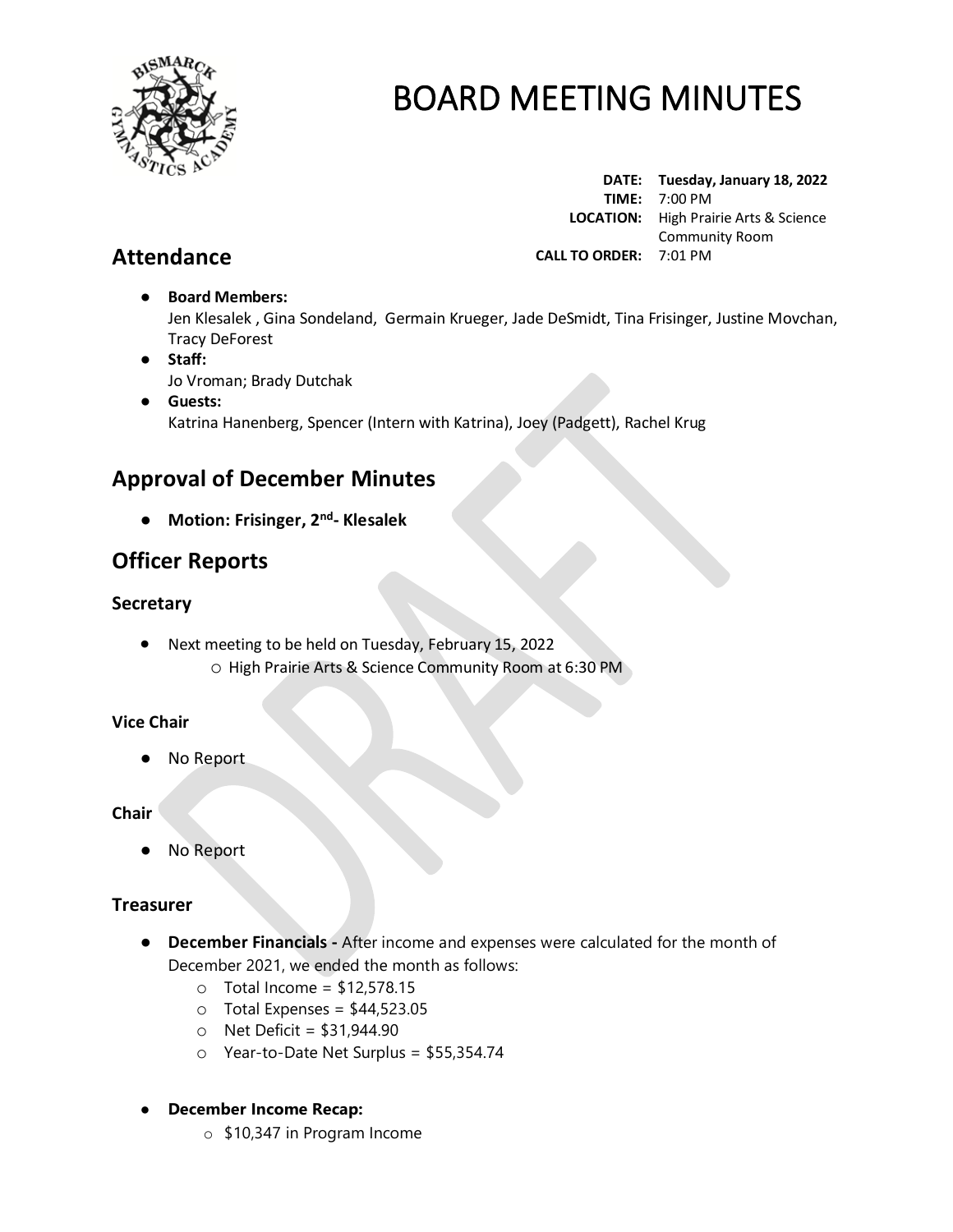

- o \$2,412 in Fundraising Income
- o (\$181) in Other Income (negative due to Ziegler expenses)

### **December Expenses Recap:**

- o Wages & Payroll Taxes \$32,262
- o Program Expenses & User Fees- \$3,112
- o Credit Card & Professional Fees- \$1,848
- o Insurance- \$3,493
- o Office Expenses- \$1,657
- o Other Expenses- \$2,151

# o **Motion: Frisinger, 2nd - DeForest**

### **Business/Program Reports**

#### · *Competitive Program Report*

· We held our annual Julie Ziegler Memorial Meet January 15-16. For the most part, the meet ran smooth. We had 158 gymnasts registered to compete.

#### **Optional Levels**:

· The Optionals competed at the Ziegler meet and every gymnast showed improvements from their first meet in Fargo. To finish off the month of January, we will compete at the Starstruck Invitational in Mandan January 22-23 and the TNT Winter Challenge in Fargo on January 29-30.

#### **Compulsory Levels:**

· The compulsory levels had their first meet of the season at the beginning of the season in Fargo. The team has worked very hard and brought their best foot forward even with Bart and myself (Gabby) out with influenza and COVID. When the scores were reviewed from last seasons overalls to this seasons first meet, most of the team was able to score at least one point higher than their average last season (on individual events, not all around). Over Christmas break the team worked hard on basics and endurance, and as they look to Ziegler we have a couple of gymnasts looking to break into the next level midseason.

#### **High School:**

We currently have the following number of athletes representing each school BHS-3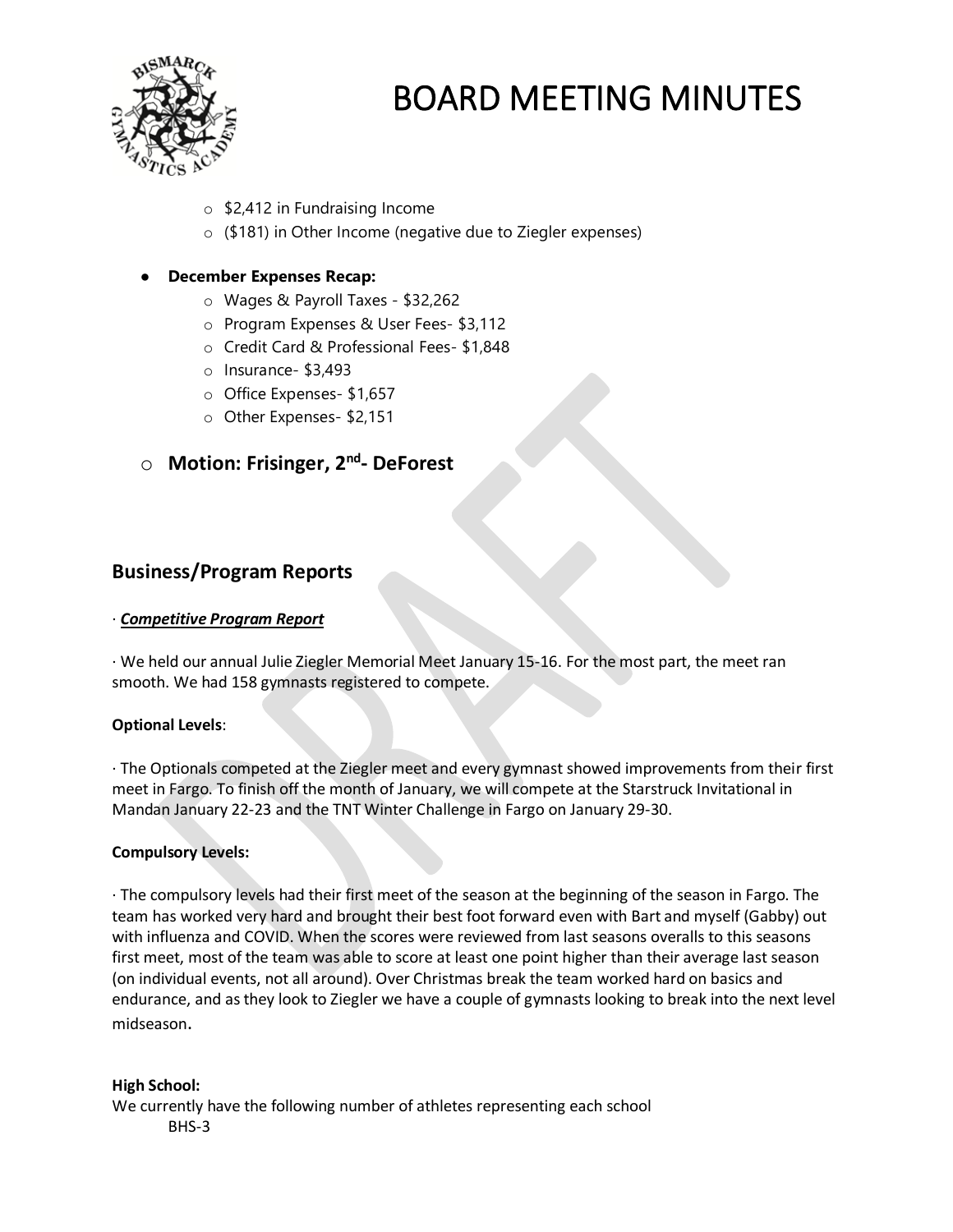

Century-16 Legacy-11

### *Recreational Program Report*

#### **Show Team:**

The teams prepared for their upcoming season by building a show with higher difficulty and more diversity. The teams goals were to upgrade from two seasons ago and for returning tumblers they wanted to re-immerse themselves in shows. December practices were cut short due to Bart and myself (Gabby) falling ill and no one to fill in last minute and with Christmas Eve and New Years Eve falling on Friday's the gymnasts will have makeup practices in January to prepare for their first show at BHS on January 21st.

#### **Recreation:**

· We held our holiday staff party on December 29th, 2021. LÜFT Rooftop Bar donated the Red Eye Room with darts, pool, and non-alcoholic "mocktail" beverage service to the group for the evening. Our group had our own entrance and was blocked off from the rest of the establishment for our under 21-year-old staff. The staff chose Qdoba to be catered in.

· Classes continue to run as scheduled apart from planned gym closures. Membership is notified via email, Facebook, Instagram, Twitter, BGA website, and signage throughout the gym. We have also sent flyers home with gymnasts to ensure membership is aware of these closures.

· We have begun pairing some of our younger coaches with more experienced staff occasionally for mentorship opportunities and polish in coaching styles.

### **Office:**

### **Office Report:**

**Covid- 19**: The gym remains open at a level 6 welcoming pre- school/ day care classes, Hit open gym, homeschool classes. All guidelines and phases continue to follow Dept. of Health recommendations.

**Safety Champion:** Jo is continuing to review USAG requirements and implemented new SafeSport requirements into the planning and execution of this year's Ziegler meet.

**Social Media:** The office staff have divided the monitoring of each social media account to ensure they are accurate and up to date. This increases our exposure to our membership and the public.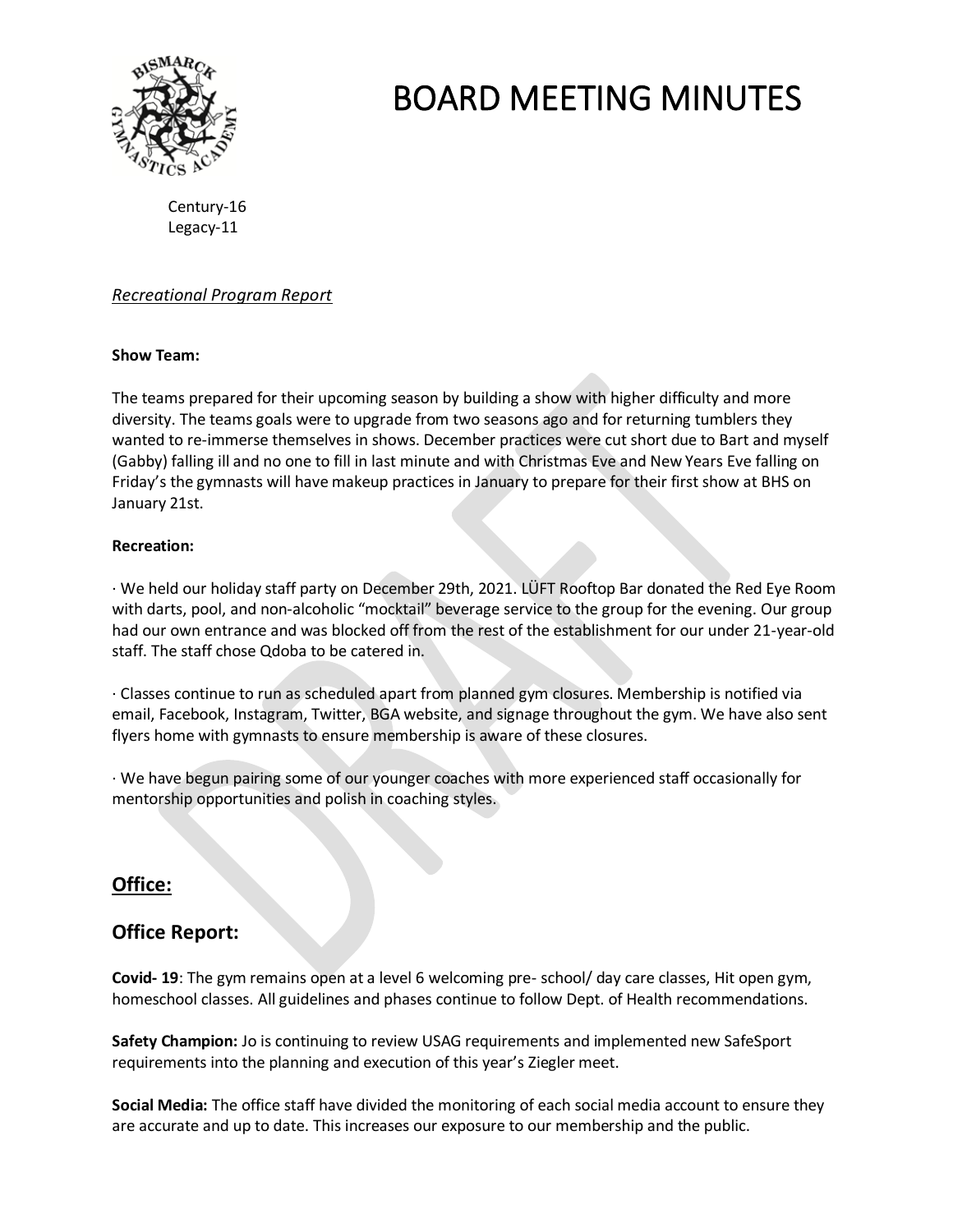

## **Fundraising/ Business and Community:**

**Community Outreach:** Jo has scheduled a planning meeting with a Bismarck Mandan Chamber member to discuss BGA's exposure in the community and how to best utilize our advertising credit of \$260.00 advertising dollars we receive when purchasing a membership.

**Pro-Shop:** The pro-shop has reopened for in person vending of leos, drinks, snacks, and BGA car/ water bottle stickers. The year round online pro-shop is live and available to membership. This has been promoted through Facebook, Instagram, twitter, our website, and email.

**Throwback:** Fundraising options are being offered until supplies are depleted.

#### **Fundraising University/Gourmet Popcorn:**

**Fundraiser:** Fundraising University Gourmet Popcorn

**Financial Goal** \$10,000.00

**Amount Raised** \$11,400.00 (575 units @ \$20.00 each, BGA earned \$8.00 per unit)

**Expenses** \$ (%60 to Fundraising University) \$6,840.00

Total Sales Profit to BGA \$4,600.00

**Donation in Lieu of Participation** \$2,300.00

**Direct Donation** \$170.00

**Total net gain to BGA** \$7070.00

**Giving Tree:** The giving tree remained up in the lobby through the first week of January. The cash/gift card donations contribute to the Ziegler meet. The other items donated are used throughout the year in the office.

**Ziegler Cash** \$160.00

**Ziegler in kind**: \$25.00

**Office in kind**: \$259.00

**Grants**: we have submitted our application for the Bismarck-Mandan Convention and visitors Bureau Partner Event Grant Program to supplement this year's Ziegler meet. We have received approval for the grant in the amount of \$1050.00 and will receive payment and the official letter of confirmation approximately one week after the Ziegler meet. Funds will go towards the profit for the meet.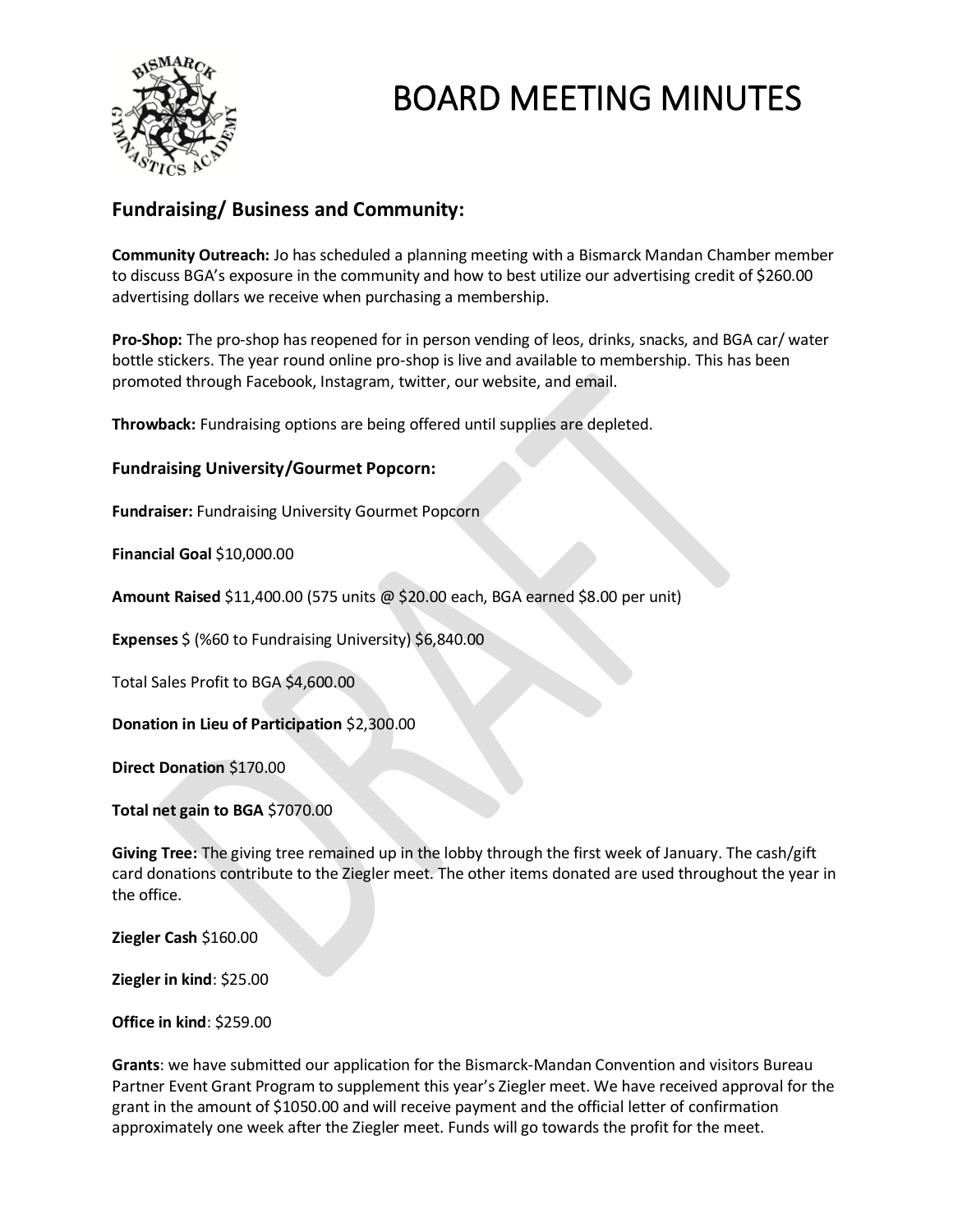

We have begun discussions with BPRD regarding the Matching Grant Program for 2022. We have budgeted a new comp floor and foam for this year's match.

**Ziegler:** We held our 27th annual Ziegler meet this past weekend. We are in the process of finalizing details from the meet and will have financials and a summary of the event by next month's meeting.

## **Old Business**

- ERTC Update
	- o Joey from Padgett came to explain that the final amount we will receive is \$59,206.37, with a \$5,000 fee to Padgett to move forward and the time frame is roughly 6 months until we receive these funds.

### • **A Motion was made to approve Padgett to move forward with the ERTC credit approval**

# o **Sondeland, 2nd -Frisinger-Motion carried**

- o Equipment Wish List
	- The highlighted yellow items have been agreed upon and are set to move forward with the purchase.
- o Ninja Update
	- Equipment will be set up at the gym and the training will be provided by Ninja

### **New Business**

- Facility Concerns
	- $\circ$  Brady brought forward discussion about the leaks in the roof throughout the facility
		- Brady counted 24 leaks total
		- Brady will be working with Katrina to get this issue fixed Equipment Wish List
- Officer Elections
	- o President
		- Jen Klesalek nominated Germain Krueger and the nomination was accepted
		- Krueger holds the President
	- o Vice-President
		- Justine Movchan nominated Jen Klesalek and the nomination was accepted
		- Kleasalek holds the Vice-President
	- o Treasurer
		- Jen Klesalek nominated Gina Sondeland and the nomination was accepted
		- Sondeland holds the Treasurer
	- o Secretary
		- Tracy DeForest has accepted the nomination of Secretary
- Portfolios